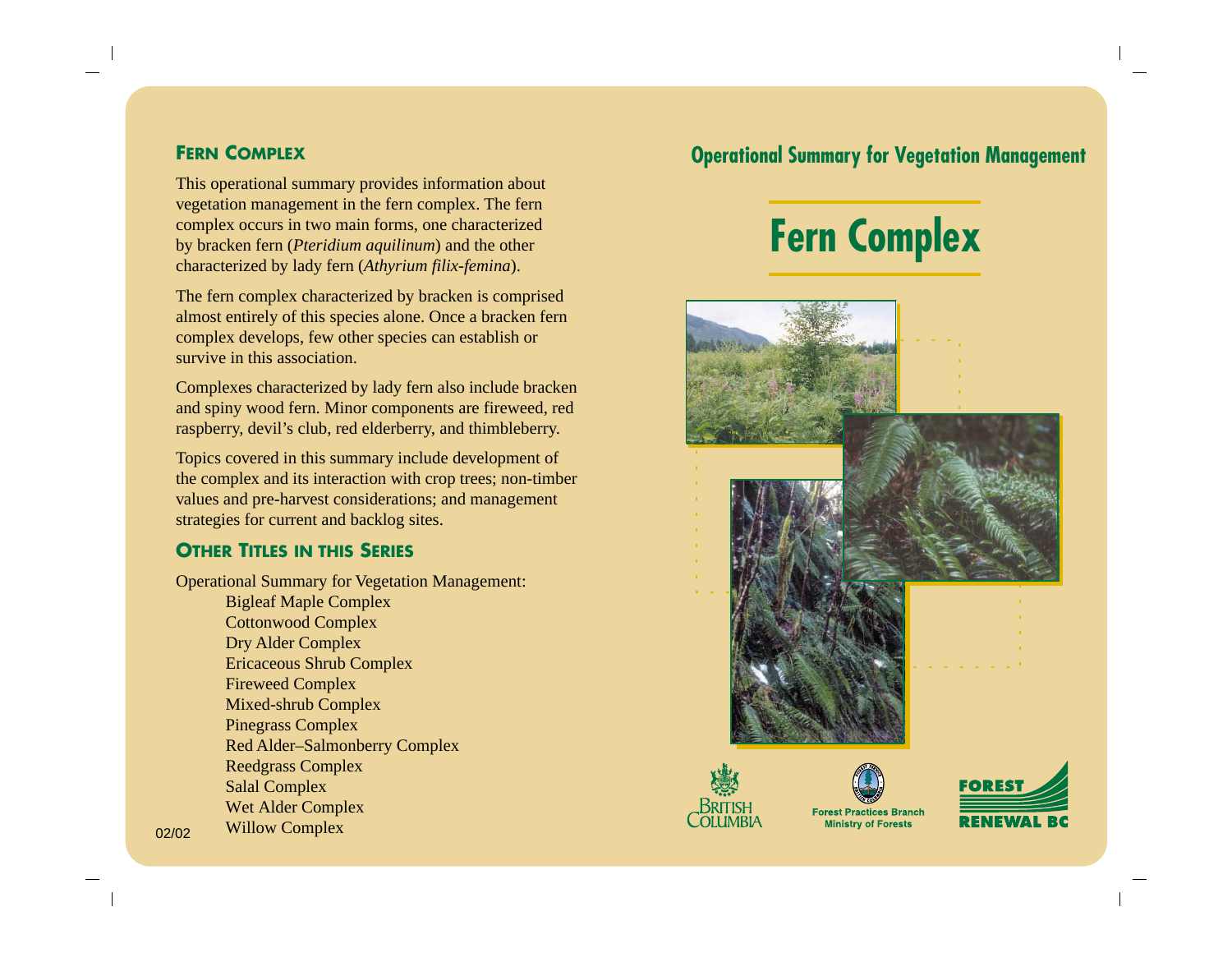#### **TABLE OF CONTENTS**

|                                                                              | 3        |
|------------------------------------------------------------------------------|----------|
|                                                                              | 3        |
|                                                                              | 3        |
|                                                                              | $\Delta$ |
| 3. MANAGEMENT CONSIDERATION FOR OTHER RESOURCE VALUES                        | 6        |
|                                                                              |          |
|                                                                              |          |
| <b>6. VEGETATION MANAGEMENT STRATEGIES FOR BACKLOG SITES</b> 11              |          |
|                                                                              |          |
|                                                                              |          |
|                                                                              |          |
| <b>APPENDIX</b><br><b>KEY TO BIOGEOCLIMATIC ZONES OF BRITISH COLUMBIA</b> 13 |          |

### **NATIONAL LIBRARY OF CANADA CATALOGUING IN PUBLICATION DATA**

Main entry under title: Fern complex

(Operational summary for vegetation management)

Running title: Operational summary for fern complex. Co-published by Forest Renewal BC.

ISBN 0-7726-4718-6

1. Fern – Control – British Columbia. 2. Weeds – Control – British Columbia. 3. Forest management – British Columbia. I. British Columbia. Forest Practices Branch. II. Forest Renewal BC. III. Series.

SB764.C3F47 2002 634.9'65'09711 C2002-960040-5

© 2002 Province of British Columbia

*Cover photos: B.C. Ministry of Forests; TM Communications*

# **Operational Summary for Vegetation Complexes Fern Complex**

## **FOREWORD**

Managing competing vegetation during reforestation can be challenging. Combinations of plants that thrive in seral ecosystems often dominate sites following harvesting or natural disturbance. While many treatment methods for limiting the growth and spread of these vegetation complexes have been explored, the effectiveness of these methods varies widely. This is due to a varying mix of factors, including the number, health, and structure of the competing plants on site, site conditions, and timing and impact of forestry activities. In addition, while some treatments may provide suitable control, the cost in terms of site degradation, hazard to surrounding habitat or crop trees, or the cost of the treatment itself, may be prohibitive.

Much work has been undertaken in recent years by ecologists, silviculturalists, and vegetation management specialists in identifying the characteristics of, and the range of treatment options for, major competing vegetation complexes. Until recently, however, knowledge about managing particularly challenging vegetation complexes was scattered. This series summarizes the key information needed to identify and manage important vegetation complexes in British Columbia.

## **INTRODUCTION**

This operational summary provides information about vegetation management issues in the fern complex. Topics include: complex development and interaction with crop trees; treatments that affect development of the complex; non-timber and pre-harvest considerations; and management strategies for current and backlog sites. Each complex includes several plant species and may be found over a wide range of ecosystems. As a result, response to treatments will vary within complexes, and prescriptions should be developed on a site-specific basis.

## **1. DESCRIPTION**

## **Species Composition**

The fern complex occurs in two main forms, one characterized by bracken fern (*Pteridium aquilinum*) and the other characterized by lady fern (*Athyrium filix-femina*).

The fern complex characterized by bracken is comprised almost entirely of this species alone. Once a bracken fern complex develops, few other species can establish or survive in this association. Other shrubs and herbaceous species constitute only a very minor component of the brackendominated fern complex.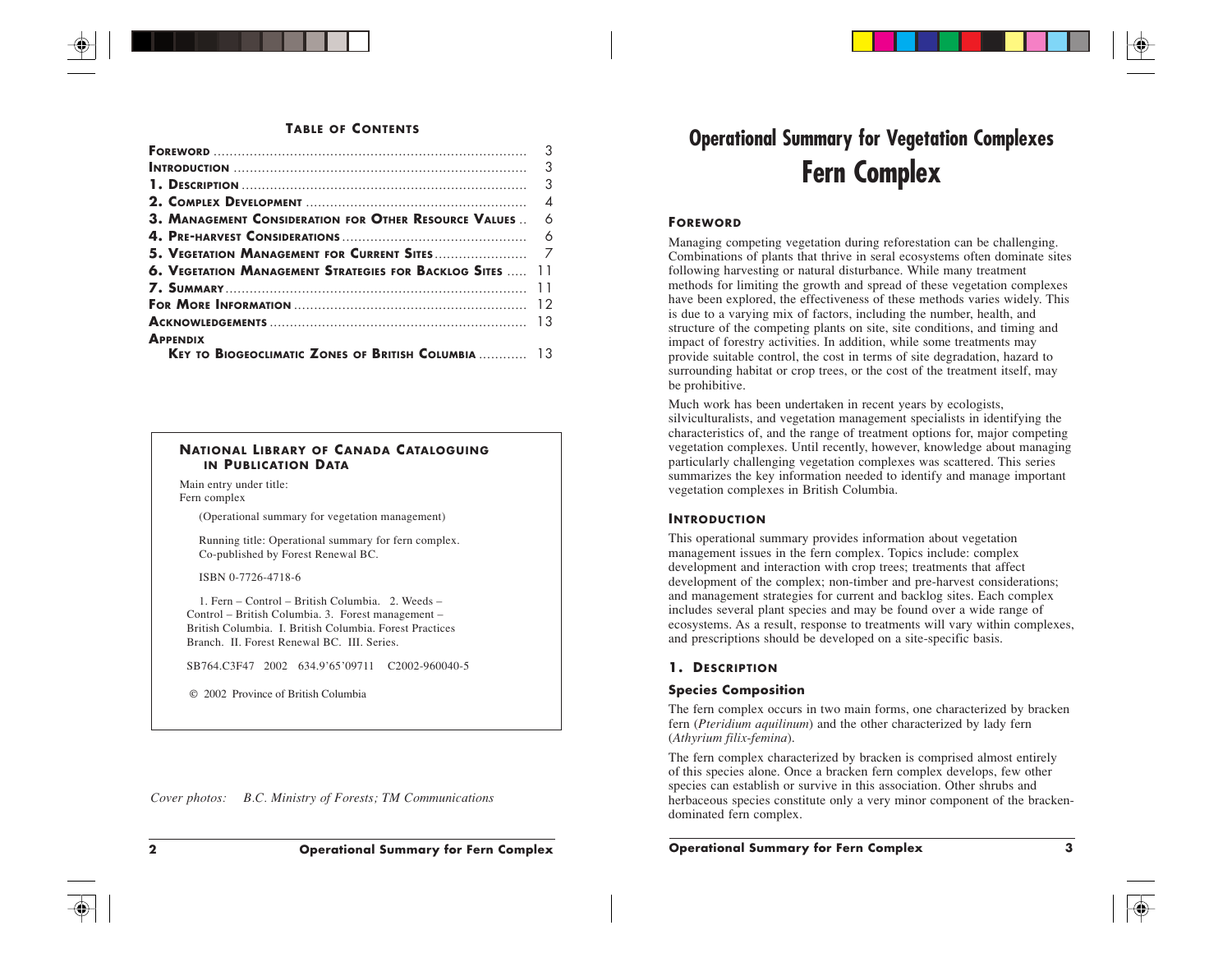Complexes characterized by lady fern also include bracken and spiny wood fern (*Dryopteris expansa*). Minor components are fireweed (*Epilobium angustifolium*), red raspberry (*Rubus ideaus*), devil's club (*Oplopanax horridus*), red elderberry (*Sambucus racemosa*), and thimbleberry (*Rubus parviflorus*).

## **Occurrence**

Bracken-dominated complexes can develop within the CWH (dm, vh2, and xm subzones), the CDF, the ICH (vc, vk1, and wk1subzones), the IDF, the ESSF, and the SBS biogeoclimatic zones. Bracken-dominated fern complexes usually develop on heavily disturbed, dry to moist nutrient-poor to -medium sites.

Complexes dominated by lady fern can develop within the CWH (vm1, vm2, wm, ws1, and ws2 subzones), ESSF (vc, wc1, and wk2 subzones), ICH (dw, mc1, mc2, mk1, mw2, and vk1 subzones), and the SBS (mh, mk2, and vk subzones) biogeoclimatic zones. Lady fern forms of the complex usually occur on moist to wet, nutrient-medium to -rich sites. In the ICH wk1 and MS dm1, the fern complex can develop, but the site series upon which it can occur are considered non-forested.

## **2. COMPLEX DEVELOPMENT**

## **Reproduction**

The ferns that occur within this complex start to produce spores annually between the ages of 1 and 5 years. While wind is the main method for spore dispersal, gravity, animals, and water can also disperse spores. Fern spores are very resistant to environmental extremes and can remain viable in the soil for at least 1 year. However, their viability and germination rate deteriorates with age.

Spores will germinate on a wide variety of substrates under both light and dark conditions. Spore germination, however, rarely occurs within an established complex or under a closed canopy of any type of vegetation. The primary role of spores is to allow for long-distance colonization of recently disturbed sites, not for the maintenance of an established colony.

Vegetative reproduction is the primary means of expansion and perpetuation of established colonies. Bracken fern develops a large spreading rhizome system that can extend quite far from the parental plant. Lady fern rhizomes tend to remain close to the parent plant. Unlike bracken, large uniform stands of lady fern are populations of individual sporophytes rather than clonal communities. In both cases, individual plants can survive for an indefinite period due to continued re-sprouting.

## **Rate of Development**

Once a fern spore germinates, it develops into a tiny prothallus that has male, female, or both reproductive organs. The prothallus depends on an adequate supply of water for survival and for the transport of sperm to egg for fertilization. It is the fertilized egg that develops into the large, leafy fern.

Ferns are perennial plants in which most or all of the fronds die back each fall and re-sprout in the spring from the rhizomes. Mature bracken and lady fern can reach a height of 2 m, but the average is between 30 to 150 cm in a single growing season. The majority of bracken biomass exists below ground in the rhizomes. These rhizomes can extend anywhere from 5 to 200 cm per year. Individual bracken rhizomes and colonies can survive for very long periods.

## **Factors Affecting Development**

Most lady fern-dominated complexes are established under natural circumstances prior to canopy removal or disturbance. While bracken fern may exist within gaps beneath undisturbed canopies, it is usually after severe disturbance that bracken-dominated fern complexes develop. Both forms of the fern complex are very long-lived and few other species can readily colonize and out-compete them once established. It is important therefore to establish the desired crop trees before full complex development.

Treatments or factors that can favour the development of the fern complex include:

- increased light levels resulting from natural disturbances or harvesting
- harvesting, site preparation treatments, and other ground disturbance that sever, spread, and bury rhizome fragments
- light to moderate burning.

Treatments or factors that can impede or delay fern complex development include:

- complete or partial shading
- very intense burns (lady fern)
- dry site or soil conditions (lady fern)
- retained ground cover (bracken)
- vegetation control with herbicide, for example:
	- glyphosate applied as a foliar spray in early to late summer
	- for bracken: asulam (Asulox  $F^{\circledast}$ ) applied at or just before 'full frond' and before the fronds turn brown.

## **Interactions with Crop Trees**

The dense, low canopy of ferns in this complex results in severe competition for light and can also cause significant mechanical damage when the aboveground portions die back each fall (vegetation press). The resulting thick mats of organic material can also smother small seedlings and prevent the germination of crop tree seeds or cause the desiccation of germinants on top of the litter. These thick litter mats may also delay soil warming in the spring, slowing crop tree development.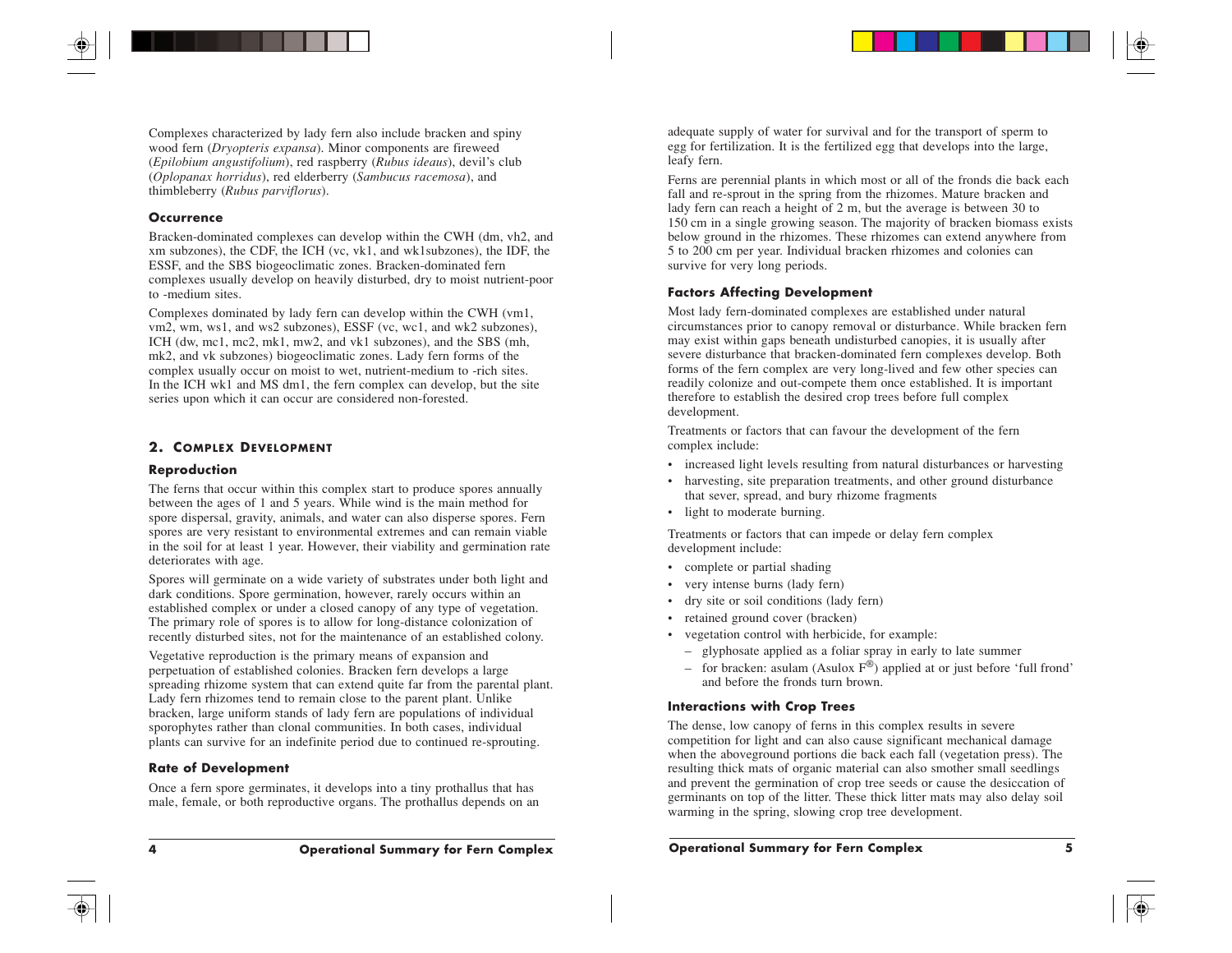Bracken may exclude potential competitors through the release of toxic chemicals (allelopathy) from its litter, rhizomes, and roots. While these chemicals inhibit the seed germination of many species, negative effects of these chemicals on the growth of planted conifers has not been unequivocally demonstrated. On drier sites, bracken may compete with crop trees for nutrients and moisture.

A primary beneficial effect of the fern complex is the contribution of organic matter to the soil and the control or reduction of soil surface erosion. Other beneficial effects may be the exclusion of other competitive species from the site.

## **3. MANAGEMENT CONSIDERATION FOR OTHER RESOURCE VALUES**

Fern fiddleheads and fronds are a source of food for white-tailed deer, mule deer, elk, moose, caribou, grizzly bear, black bear, mountain beaver, mountain goat, bighorn sheep, and blue grouse. The importance of this food source varies with season. Bracken is also often used as the outer shell of the mountain beaver nest. The low, dense cover within the fern complex may provide significant security and thermal coverage for a variety of small mammals, birds, amphibians, and reptiles.

## **4. PRE-HARVEST CONSIDERATIONS**

## **Silvicultural System**

Complexes dominated by lady fern are usually well developed under tree canopies that have high to moderate light penetration. While lady fern has the ability to tolerate low light levels, when the overstorey canopy is removed or destroyed, lady fern does not significantly increase in cover or height. Therefore, sites dominated by lady fern prior to harvest are relatively insensitive to the silvicultural system employed.

Like lady fern, bracken is also able to grow under a wide variety of light intensities. It will, however, achieve significant ground coverage only when light intensities reach 75% full light or more. As light intensity decreases with increasing crown closure, the bracken colony loses vigour, eventually shrinking to individuals surviving in canopy gaps. Disturbances that increase light intensity through the reduction of ground coverage by both overstorey and understorey vegetation create ideal conditions for bracken colonization. Bracken that existed within the pre-disturbance understorey can rapidly expand through rhizome extension upon release into full light conditions. The deep rhizomes of bracken can survive most soil disturbances and the exposed soil is readily available for sporophyte invasion.

On sites with the potential for the development of bracken-dominated fern complexes, silvicultural systems that employ some canopy retention resulting in moderate shading (<75% full light) of the site (e.g., shelterwood, seed tree) may result in a reduced bracken cover. Silvicultural systems that create larger canopy openings and higher light levels

(e.g., clearcut, patch clearcut, retention) may result in increased site occupancy by bracken.

Regardless of the silvicultural system used within this complex, consideration must be given to future vegetation and site management strategies aimed at reducing the competitive impacts of ferns.

#### **Advanced Regeneration**

The retention of advanced regeneration may reduce some of the competitive impacts of the fern complex. Advanced regeneration of sufficient size may be able to withstand or minimize the impacts of vegetation press and not be subjected to fern-induced light competition. High numbers of advanced regeneration may also bring about rapid crown closure, thus speeding the exclusion of ferns from the site.

#### **Method of Reforestation**

Natural regeneration may not result in sufficient stocking before the majority of crop tree seedlings are large enough to withstand the competitive impacts of the fern complex. Crop tree seed falling beneath a low continuous fern canopy may not have enough light to germinate, and any seedling that does germinate may suffer from smothering or mechanical damage due to the large amounts of litter produced with the annual aboveground die-back. Therefore, planting is the most effective means of rapidly establishing a crop of desired trees. Planted crop tree seedlings are able to rapidly achieve a height that can effectively compete with ferns for light, and they are able to develop a stem that is thick enough to withstand vegetation press.

## **5. VEGETATION MANAGEMENT FOR CURRENT SITES**

## **Site Preparation**

## **General**

Any soil disturbance that causes damage to existing fern plants may stimulate re-sprouting and the spread of rhizome fragments.

## **Mechanical**

Light- and medium-impact mechanical site preparation treatments (e.g., spot mulching, disc trenching) that destroy existing plants while exposing and mixing the upper mineral horizons may sever and spread bracken rhizomes throughout the treatment area. These rhizome fragments may quickly establish new plants. Lady fern, however, can be successfully controlled for at least 4 years with mechanical site preparation such as mounding. Treatments must ensure that the competition-free planting spot is large enough to minimize the impacts of peripheral vegetation falling onto the planted seedling.

High- to very high-impact mechanical site preparation can control the establishment of bracken. Repeated deep ploughing and rotary cultivation are very effective in controlling bracken. However, in most cases, treatment cost, as well as terrain and slash conditions, can limit the feasibility of these methods.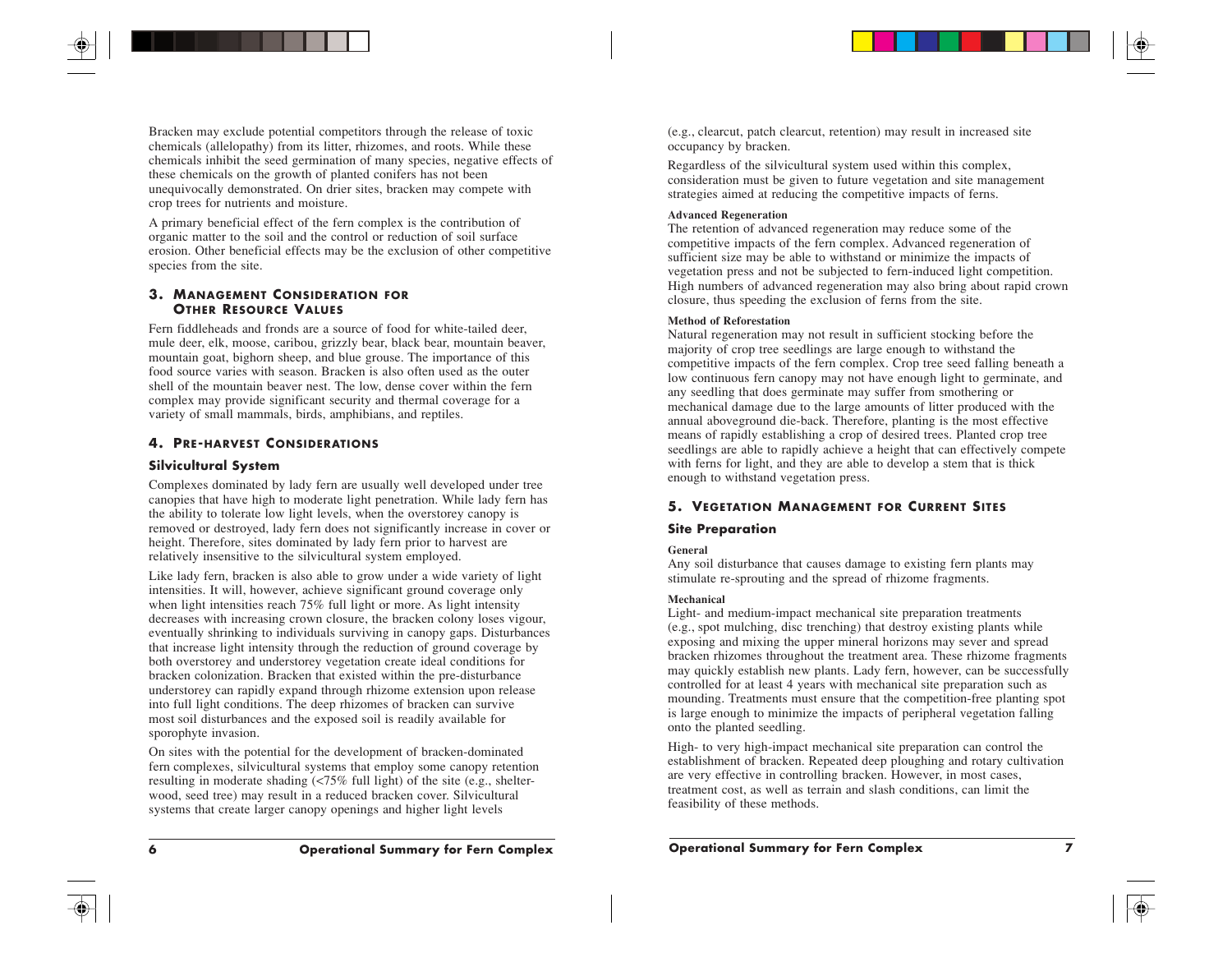On wetter sites, heavy equipment must be used in a manner that does not damage natural drainage patterns, cause soil compaction, or create unproductive wet depressions.

#### **Manual Scalping (Screefing)**

Similar to light mechanical scarification, planter patch (usually, 30 cm  $\times$ 30 cm) scalping may provide only a short competition-free window. After a short period of time, the cleared soil patches are soon re-vegetated by plants arising from the severed vegetation pieces within the patches, and by the rhizomes from the plants on the perimeter of the patches. As well, since the size of the patches is generally small, vegetation on the patch periphery can cause significant mechanical damage to the planted seedling.

#### **Prescribed Fire**

Prescribed burns that are light to moderate tend to have little damaging impact on existing fern plants. The fire may remove the aboveground portion of the fern while leaving the belowground rhizomes intact. The re-sprouting of the rhizomes and establishment of new plants may increase the coverage of ferns over that which was present prior to treatment.

Very intense burns that consume the majority of the organic layer, thus destroying rhizomes, may be effective in controlling lady fern. However, most lady fern-dominated complexes develop on sites with high moisture contents, so, achieving a high-intensity burn may not be possible. Very intense burns may be ineffective in controlling bracken since its deep rhizomes are protected from even the highest severity burn. Furthermore, sterile post-burn soils are an ideal substrate for bracken's abundant winddispersed spores to germinate. Bracken also uses its rhizomes to take advantage of sites left vacant by the destruction of other vegetation. Impacts on nutrient availability should also be considered when employing very intense burns as they may reduce the long-term availability of nutrients on the site.

#### **Chemical**

Foliar applications of glyphosate (1.5–2.1 kg ae/ha) have been successfully used for controlling the fern complex. Application during the late foliar period (late July to early September) has resulted in the greatest degree of setback. Timing of herbicide application is critical. If the treatment occurs too early in the growing season, it will cause top die-back without impacting the rhizomes. New fronds will rapidly develop and little change to competitive and mechanical damage impacts on crop trees will occur. If treatment is too late, it will have little impact on the rhizomes, and in the following spring, new fronds will develop as usual.

Asulam (Asulox  $F^{\circledast}$ ) is also registered for the control of bracken. The recommended application rate is 5.5 litres/ha Asulox F ® in 200 litres of water. Treatment must be done at or just before 'full frond' and before the fronds begin to turn brown. For site preparation, the site may be treated in the summer before the planting period.

#### **Seeding with Cover Crop Species**

The seeding of agronomic species may be ineffective when fern rhizomes or established plants are already present on-site. In these situations, ferns may be able to out-compete the agronomic species and dominate the site.

### **Biological Control**

#### **Livestock Grazing**

Ferns have low palatability and are not favoured by livestock. Bracken is considered poisonous to domestic sheep and cattle. Trampling causes the greatest damage to ferns when livestock is used for vegetation control.

#### **Other**

Insects and disease do not readily infest ferns. Several biological controls have been tested on bracken but few have caused significant damage to this species. No biological agents are available for controlling ferns.

## **Planting**

#### **Timing**

The success rate of reforestation efforts is reduced when the fern complex is developed before crop tree establishment. Hence, crop tree planting should be done immediately after harvest or site preparation to take full advantage of the window of reduced competition.

#### **Stock Type**

The use of large (415D or larger) vigorous planting stock with welldeveloped root systems can improve seedling survival and performance on fern-dominated sites. Seedling stock types that establish and quickly begin to grow following planting will maximize their root expansion, as well as stem diameter and height growth. This will allow the tree seedlings to take full advantage of the window of reduced competition created by harvesting or site preparation.

#### **Species Selection**

The fern complex occurs over a wide range of biogeoclimatic zones and subzones, thus, the species selection for these sites varies considerably. In all cases, the species that are chosen for reforestation on sites with, or that have the potential to develop, the fern complex should have rapid early growth in order to gain sufficient height and caliper to withstand the competition and physical damage that might arise from the vegetation community on-site. Generally, however, in the ESSF, sub-alpine fir (Bl) and/or Englemann spruce (Se) are preferred species. In the ICH, western redcedar (Cw) and/or spruce (Sx) are the preferred species and aspen (At) or cottonwood (Act) are productive broadleaf species. In the CWH, on most moist to wet sites, amabilis fir (Ba) and/or western redcedar are preferred, Sitka spruce (Ss) is preferred in the CWH wm, and red alder (Dr) is a productive broadleaf species in most of the subzones and site series where the fern complex can develop. On dry CWH sites, Douglas-fir (Fdc) and western redcedar are the preferred species and red alder is a productive broadleaf species. In the CDF, Douglas-fir is the preferred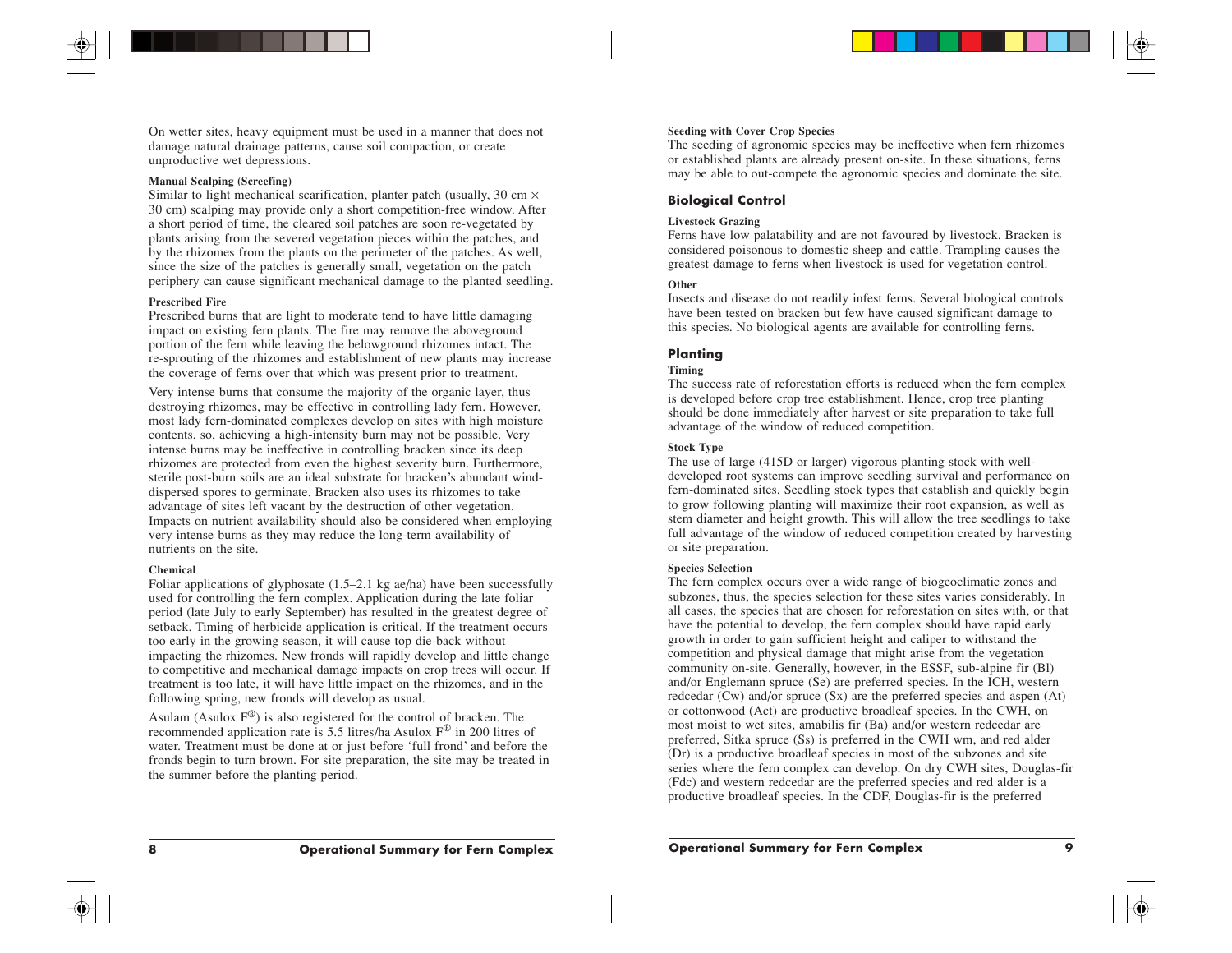species. In the SBS, spruce and/or Douglas-fir (Fdi) are the preferred species, with cottonwood and aspen being considered productive broadleaf species.

## **Fertilization**

Fertilization at time of planting can help crop tree seedlings to establish on some sites. On nutrient-poor to -medium sites that have the potential for bracken fern domination, the use of the appropriate fertilizer at the time of planting may allow the seedlings to grow better to compete with bracken for limited resources and space. On lady fern-dominated sites, the use of at-time-of-planting fertilizers may be ineffective due to the higher nutrient status associated with these sites.

## **Brushing**

## **General**

The need for brushing treatments will depend largely on the success and timing of the initial planting. Since ferns are able to re-occupy a site from underground rhizome and re-sprouting from the base of the stem, most brushing techniques can provide only a short-term competition relief.

#### **Manual (Physical)**

Single-entry manual cutting of both lady fern and bracken stimulates resprouting from rhizomes and may result in an increase in fern cover on the treated site. To effectively control ferns, manual cutting is required for at least three entries over a growing season for several consecutive years. The timing of each entry within a growing season is critical to the success of the treatment. The first cutting should occur before the fronds fully expand, with the second cutting occurring 6 weeks after the first, and the third cutting after another 6 weeks. Cutting outside of these windows allows the ferns to build up their rhizome carbohydrate reserves and resprout more vigorously after treatment.

Release of the crop trees through bending ("hockey-stick") or pulling the fern fronds off or away from the seedlings in late summer to fall prior to the first snowfall may aid in the reduction of crop tree damage caused by vegetation press. Treatments of this type would have to be repeated yearly until the crop tree seedlings achieve sufficient height and stem caliper to withstand the effects of vegetation press.

#### **Physical Barriers (Mulches)**

Plastic mulches, when firmly anchored to the ground, can provide a microsite free of ferns for up to 4 years. Very tall ferns on the periphery of the mat, however, may cause some physical damage to the seedlings if the mats are too small. As a general rule, the ideal width of the plastic mat should be at least twice the expected height of the competing vegetation (e.g., if 70 cm tall bracken is expected, the mats should be 140 cm wide).

#### **Chemical**

As described under "Site Preparation (Chemical)," foliar applications of glyphosate (1.5–2.1 kg ai/ha) and asulam (Asulox  $F^{\circledR}$ ) during late summer can provide sufficient competition-free windows to ensure crop tree

establishment and survival. Care must be taken to ensure that damage to the desired crop trees does not occur during application.

## **Livestock Grazing**

As described under "Site Preparation (Biological Control)," ferns are not favoured by livestock and grazing may be ineffective.

## **6. VEGETATION MANAGEMENT STRATEGIES FOR BACKLOG SITES**

## **General**

The fern complex changes very little over time. Since there is little difference between the complex on current and backlog sites, the same vegetation management strategies employed on current sites can be applied to backlog sites.

## **Thinning**

Crop tree thinnings that reduce the overstorey canopy crown closure may create conditions favourable for fern growth. The increase in light penetration resulting from thinning may prevent the exclusion of ferns from the stand and may perpetuate the complex longer into, or through to, the next rotation.

## **7. SUMMARY**

Reduction of the competitive impacts of the fern complex must begin with proper site identification and recognition of the potential for complex development. For all subsequent treatments, one must consider the potential growth response of the complex under the resulting microsite environment. The success of any treatment will depend on its impacts on both the above- and belowground portions of all constituents of this complex. The efficacy of several treatments also depends on the density and coverage of ferns prior to harvest or treatment. In order to reduce fern competition and physical damage to the crop trees, the primary vegetation management strategy is prompt regeneration with healthy, tall, and largediameter crop trees. Once the crop trees are above the fern canopy, crop tree growth should not be significantly impacted by the presence of ferns.

Efficacy of all potential control methods decreases the longer the fern complex occupies the site before crop tree establishment. Successful plantation establishment in this plant community is consistently associated with prompt initiation of reforestation activities after disturbance.

## **Bracken**

On dry to moist nutrient-poor to -medium sites, there is potential for the development of the fern complex dominated by bracken. On such areas, prompt planting of vigorous, fast-growing crop trees immediately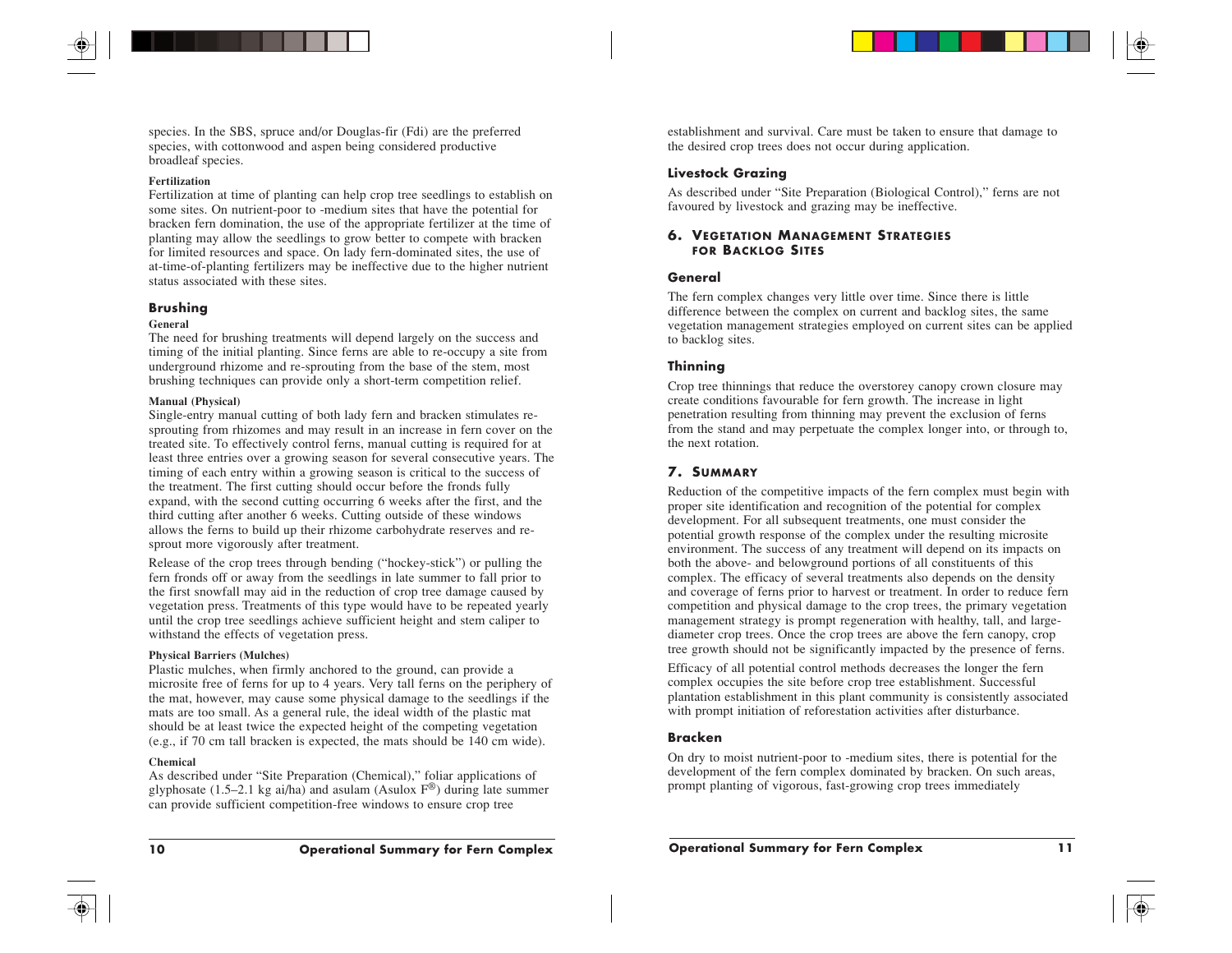following harvest may be sufficient in overcoming the competitive impacts and potential physical damage of invading bracken fern.

When the bracken-dominated complex develops prior to the establishment of crop tree seedlings, an effective series of non-chemical treatments is prompt planting of large vigorous crop trees immediately following harvest, followed by a physical release in the late summer or fall through bending or pulling the fern fronds from the crop tree seedlings. The physical release of the crop trees may be required yearly until the seedlings achieve a height and stem caliper large enough to withstand the competitive impacts and physical stress associated with the fern's presence.

An effective chemical treatment on bracken-dominated fern complexes is the foliar application of Asulox F® (5.5 litres/ha) and glyphosate (1.5–2.1 kg ae/ha) in the summer.

## **Lady Fern**

On moist to wet nutrient-medium to -rich sites, with the potential for development of the complex dominated by lady fern, an effective series of non-chemical treatments is patch scarification (mounding), followed by a rapid planting of large vigorous crop trees and physical release in the late summer or fall through bending or pulling the fern fronds from the crop tree seedlings. The physical release of the crop trees may be necessary until the seedlings achieve a height and stem caliper large enough to withstand the competitive impacts and physical stress associated with the fern's presence.

An effective chemical treatment on lady fern-dominated complexes is the foliar application of glyphosate (1.5–2.1 kg ae/ha) in late August.

A combination of both chemical and non-chemical treatments has been shown to very effective in managing sites that currently have, or have the potential to develop, the lady fern-dominated complex. The most effective approach is implementation of a series of treatments starting with mechanical mounding of the site immediately after harvest, followed by an immediate planting with fast-growing crop species. Then, approximately 1 to 2 years after, a foliar application of glyphosate may be undertaken, if necessary. A chemical site-preparation with glyphosate (1.5–2.1 kg ae/ha) prior to planting may be necessary where the pre-harvest coverage of lady fern is extensive.

## **FOR MORE INFORMATION**

- Biring, B.S., P.G. Comeau, and J.O. Boateng. 1996. Effectiveness of forest vegetation control methods in British Columbia. For. Can. and B.C. Min. For., Victoria, B.C. FRDA Handb. No. 011.
- Boateng, J.O. 1998. Herbicide field handbook (Revised). For. Can. and B.C. Min. For., Victoria, B.C. FRDA Handb. No. 006.
- Coates, D., S. Haeussler, and J. Mather. 1990. A guide to the response of common plants in British Columbia to management treatments. For. Can. and B.C. Min. For., Victoria, B.C. FRDA Handb. No. 008.
- MacKinnon, A., J. Pojar, and R. Coupé (Editors). 1992. Plants of Northern British Columbia. Lone Pine Publishing. Vancouver, B.C.
- Newton, M. and P.G. Comeau. 1990. Control of competing vegetation. *In* Regenerating British Columbia's forests. D.P. Lavender *et al.* (editors). UBC Press. Vancouver, B.C. pp. 256–265.
- Pojar, J. and A. MacKinnon (Editors). 1994. Plants of Coastal British Columbia. Lone Pine Publishing. Vancouver, B.C.
- Province of British Columbia. 1998. Provincial seedling stock type selection and ordering guidelines. B.C. Min. For., Silv. Br., Victoria, B.C.
- Province of British Columbia. 2000. Establishment to free growing guidebook. B.C. Min. For., Silv. Br., Victoria, B.C.

## **ACKNOWLEDGEMENTS**

The preparation of this summary was coordinated by Dr. Jacob O. Boateng (Forest Practices Branch, British Columbia Ministry of Forests, Victoria) and Dr. Phil Comeau (formerly of Research Branch, British Columbia Ministry of Forests, Victoria and now at the Department of Renewable Resources, University of Alberta, Edmonton). The assistance of the following people in the preparation of this summary is gratefully acknowledged: Allan Powelson of ALTRA Forestry Ltd. (Pender Island, B.C.), and Balvinder Biring and Lorne Bedford of the British Columbia Ministry of Forests, Victoria. TM Communications (Victoria) edited, designed, and produced the series.

## **APPENDIX –KEY TO BIOGEOCLIMATIC ZONES OF BRITISH COLUMBIA**

| AT          | Alpine Tundra                                        |    | <b>IDF</b> Interior Douglas-fir |
|-------------|------------------------------------------------------|----|---------------------------------|
| ВG          | <b>Bunchgrass</b>                                    | MН | Mountain Hemlock                |
|             | BWBS Boreal White and Black Spruce                   | МS | Montane Spruce                  |
| <b>CDF</b>  | Coastal Douglas-fir                                  | PP | Ponderosa Pine                  |
| <b>CWH</b>  | Coastal Western Hemlock                              |    | SBPS Sub-Boreal Pine-Spruce     |
| <b>ESSF</b> | Engelmann Spruce–Subalpine Fir SBS Sub-Boreal Spruce |    |                                 |
| ICH         | Interior Cedar-Hemlock                               |    | SWB Spruce-Willow-Birch         |